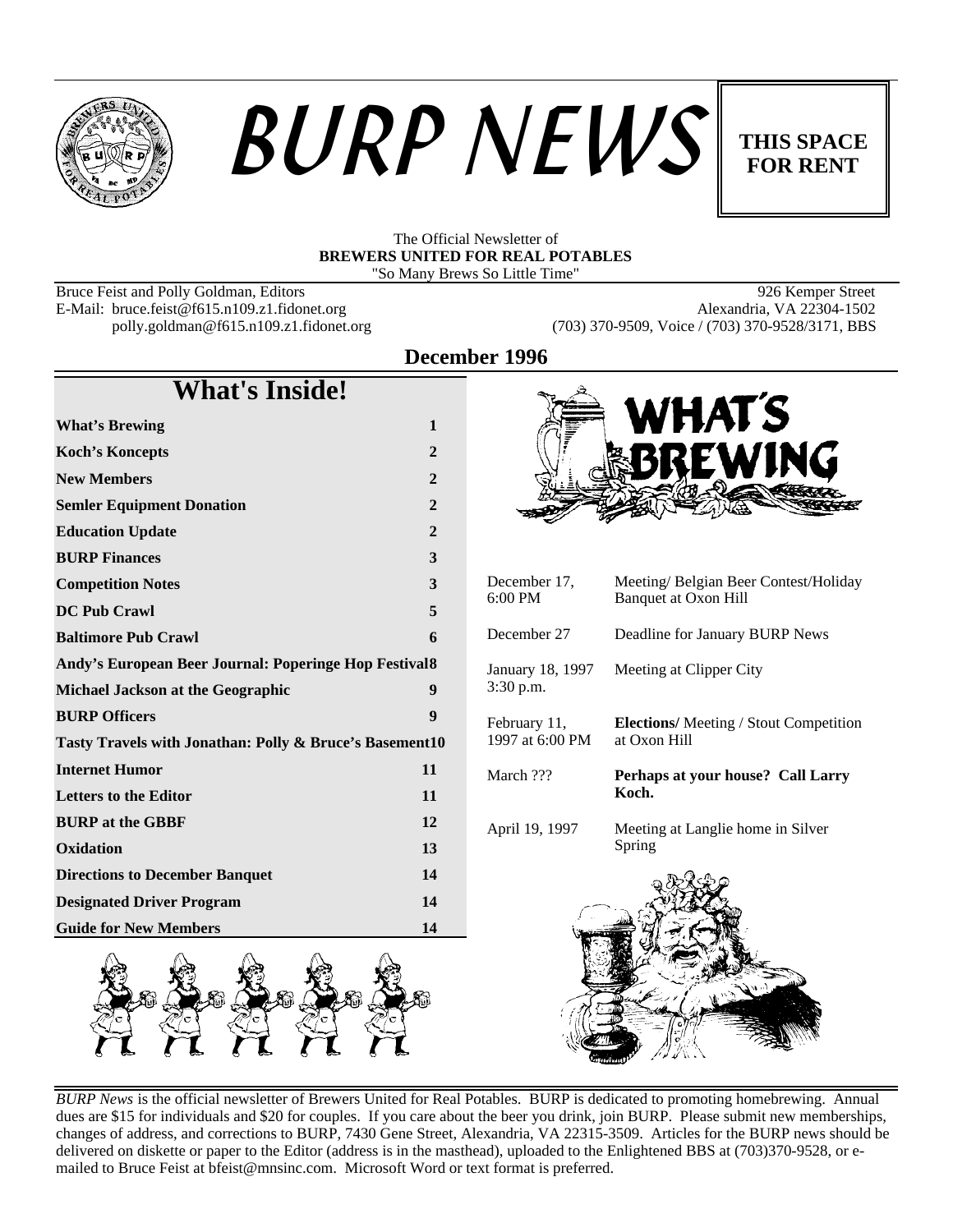# **Koch's Koncepts**

Larry Koch

Some of you might believe that I haven't submitted a column for the Burp News since… well, maybe I shouldn't mention a month. That's just not the case. In fact, I sent in an October column. (Okay, so maybe I caused it to be lost in cyberspace.) Well, here I am, ready to accept your love and praise.

Our Holiday Banquet at the Oxon Hill JayCee Center is planned as a dish to pass event. It's always been one of our finest culinary events and with your participation that tradition will continue. The scheduled competition is Belgian beers. As it turns out, the emerging theme beer of the meeting is cask conditioned ales served from hand pumps. It appears we'll have the best of three worlds.

Our election of officers has been postponed from the January to the February meeting due to the remote location of the January event at the Clipper City brewery in Lithicum, Maryland. Now is the time to consider nominations. Who do you think would be good at that job? Or, do you want to throw your own hat in the ring?

Well, I still haven't brewed since July. Some of you might consider that a positive. I hope to have a cask ale ready for the holiday banquet. That'll be easy. It only takes a couple of days, right Tom?

## **New Members**

A big BURP welcome this month to **Jeffrey Brown** of Riverdale, **John** and **Ann-Marie Dittmann** of Annandale, **Jonathan Feist** of Fairfax, **Scott Gruber** of the District, **Clement Mesavage** of Fairfax, and **Laura Whitestine** of Riverdale.

John & Ann-Marie come to us from New England, where John is a member of several homebrew clubs and an officer in the largest and most well known, the **Boston Wort Processors**. Jonathan is the brother of 1/2 of our newsletter editor. He's already making significant contributions to the *BURP News*.

We look forward to meeting everyone at the Holiday Banquet!

## **Semler Homebrew Equipment Donated**

The family of late BURP President and founding member Ralph Semler has graciously donated all of Ralph's homebrewing equipment and supplies to the BURP Club. Included in the donation is a large number of Coke-style kegs, brewing pots, fermentation vessels, and carboys, plus several significant items, including a 4-tap keg refrigerator, a Corona grain mill, and a full  $CO<sub>2</sub>$  setup including a 5lb  $CO<sub>2</sub>$  tank and regulator.

All of this equipment is to be made available to BURP members after it is inventoried and sorted, most likely through a silent auction at a future meeting.

BURP is very grateful for this donation and thanks in particular Ralph's widow **Margot Semler** for her generosity. BURP has also made a monetary contribution to the family's designated charity in Ralph's honor.

# **Education Update**

Wendy Aaronson

The BJCP Exam Preparation Class is over, and the comments from the 19 participants were overwhelmingly favorable. A large majority of the participants took the exam, and I'm confident that these individuals will join the ranks of the BJCP in the coming months. The success of the class had a lot to do with the format laid out by Scott Bickham and the high quality presentations by the tasting session leaders. Many thanks to the following for their time and efforts:

Bill Ridgely - Porters and Stouts and Wheat beers and Lambics.

Tom Cannon - Strong ales, Old Ales, and Barleywines and Belgian ales

Rick Garvin - Kolsch, Alt, and Cream ales

Polly Goldman - Lambics

Randy Paul - Wheat beers

Rob Mullin - Amber and Dark Lagers

Jim Busch and A.J. Delange- Light Lagers

Delano Dugarm and Bill Szymczak - Pale ales, IPAs, and Bitters

Of course, a special thanks goes to Scott whose contributions to this class were especially noteworthy. Scott not only provided insights on the exam and helped participants focus on what they needed to know to pass the exam, but also led four other tasting sessions: Doctor Beer, Kolsch, Alt, and Cream Ale, Amber and Dark Lagers, and Strong ales, Old Ales, and Barleywines.

The other aspect that led to the success of this class was the hospitality of Robert and Anne Stevens and Doug Kruth and Lynne Ragazzini, who hosted the Maryland and Virginia tasting sessions, respectively. Their willingness to accomodate the weekly sessions over the 2 month period certainly reduced my organization headaches for which I'm eternally grateful.

Finally, I would like to acknowledge the continuing support of local homebrew shops, BrewMasters and Brew America. BrewMasters offered discounts on recommended reading books and hosted 3 of the general sessions. At Brew America, we were able to inaugurate the beautiful new classroom facility for the Belgian Ale session.

Although the duration and scope of this class was, at times, a challenge to organize, everyone's assistance and cooperation made it worthwhile. If elected as Minister of Education next year, I guarantee that this class will continue to be a part of the education program.

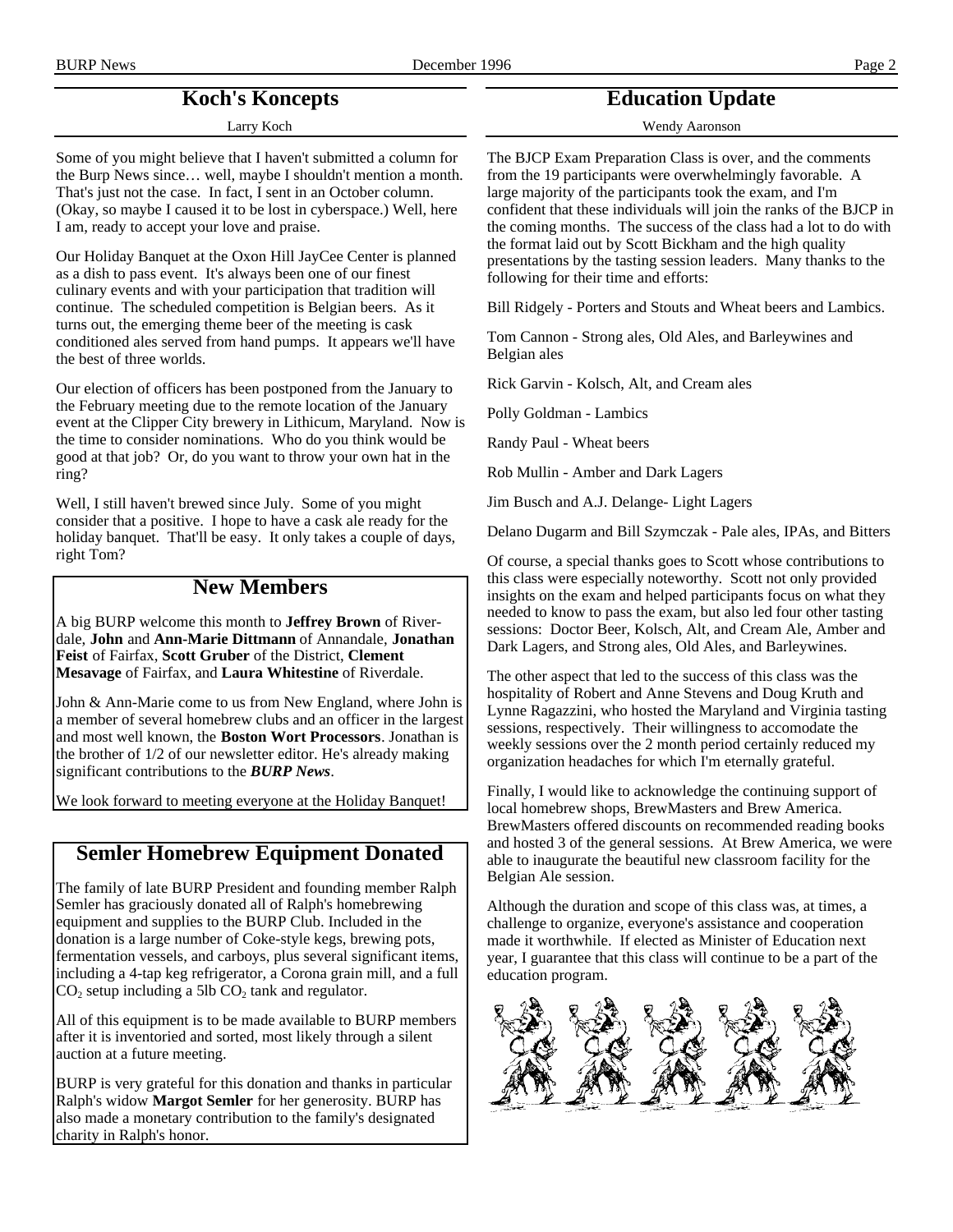| <b>BURP Finances</b><br><b>Competition Notes</b>   |                                 |          |                                                                                                                                                                                                                                                                                                                                                                                                                                                     |           |             |
|----------------------------------------------------|---------------------------------|----------|-----------------------------------------------------------------------------------------------------------------------------------------------------------------------------------------------------------------------------------------------------------------------------------------------------------------------------------------------------------------------------------------------------------------------------------------------------|-----------|-------------|
|                                                    | Doug Kruth<br>Dave & Becky Pyle |          |                                                                                                                                                                                                                                                                                                                                                                                                                                                     |           |             |
| Category                                           | 11/1/96<br>11/24/96             |          | <b>January's Competition: Pale Ale</b>                                                                                                                                                                                                                                                                                                                                                                                                              |           |             |
|                                                    |                                 |          | <b>Style Guidelines:</b>                                                                                                                                                                                                                                                                                                                                                                                                                            |           |             |
| <b>Inflows</b>                                     |                                 |          | <b>Style</b>                                                                                                                                                                                                                                                                                                                                                                                                                                        | Gravity   | <b>IBUs</b> |
| $Events +:$                                        |                                 |          | <b>English Ordinary</b>                                                                                                                                                                                                                                                                                                                                                                                                                             | 1033-1038 | 20-35       |
| <b>Baltimore</b>                                   | \$300.00                        |          | <b>English Special</b>                                                                                                                                                                                                                                                                                                                                                                                                                              | 1038-1045 | 28-46       |
| Cider Trip '96<br>Total Events +                   | \$7.50                          | \$307.50 | English Extra Special                                                                                                                                                                                                                                                                                                                                                                                                                               | 1045-1052 | $30 - 55$   |
| <b>Interest Earned</b>                             |                                 | \$6.13   |                                                                                                                                                                                                                                                                                                                                                                                                                                                     |           |             |
| Dues                                               |                                 | \$460.00 | Classic English Pale Ale                                                                                                                                                                                                                                                                                                                                                                                                                            | 1044-1056 | 20-40       |
| Donations +                                        |                                 | \$178.00 | American Pale Ale                                                                                                                                                                                                                                                                                                                                                                                                                                   | 1044-1056 | $20-40$     |
| <b>Total Inflows</b>                               |                                 | \$951.63 | India Pale Ale                                                                                                                                                                                                                                                                                                                                                                                                                                      | 1050-1070 | $40 - 60$   |
| <b>Outflows</b><br>Education -<br>Events $\cdot$ : |                                 | \$166.34 | English Ordinary: Gold to copper color. Medium bitterness.<br>Light to medium body and low to medium residual malt<br>sweetness. Diacetyl and fruity-ester properties should be<br>minimized in this form of bitter. Lovibond degrees 8-12.                                                                                                                                                                                                         |           |             |
| <b>Baltimore</b><br><b>Total Events -</b>          | \$525.00                        | \$525.00 | English Special: More robust than ordinary bitter. It has                                                                                                                                                                                                                                                                                                                                                                                           |           |             |
| Meeting                                            |                                 | \$10.00  | medium body and medium residual sweetness. In addition, the                                                                                                                                                                                                                                                                                                                                                                                         |           |             |
| Membership -:                                      |                                 |          | special bitter has more hop character than ordinary bitter.<br>Lovibond degrees 12-14.                                                                                                                                                                                                                                                                                                                                                              |           |             |
| General & Admin                                    | \$5.95                          |          | English Extra Special: Medium to strong hop qualities in                                                                                                                                                                                                                                                                                                                                                                                            |           |             |
| <b>Total Membership -</b>                          |                                 | \$5.95   | aroma, flavor and bitterness. The residual malt sweetness of this                                                                                                                                                                                                                                                                                                                                                                                   |           |             |
| Drawing Prizes -                                   |                                 | \$177.93 | richly flavored, full-bodied bitter is more pronounced than in                                                                                                                                                                                                                                                                                                                                                                                      |           |             |
| <b>Total Outflows</b>                              |                                 | \$885.22 | other bitters. Lovibond degrees 12-14.                                                                                                                                                                                                                                                                                                                                                                                                              |           |             |
| <b>Overall Total</b>                               |                                 | \$66.41  | Classic English Pale Ale: Gold to copper color. Displays<br>English-variety hop character. High hop bitterness, flavor and<br>aroma should be evident. This medium bodied pale ale has low<br>to medium maltiness. Low caramel is allowable. Fruity-ester                                                                                                                                                                                           |           |             |
|                                                    |                                 |          | flavors and aromas are moderate to strong. Chill haze is                                                                                                                                                                                                                                                                                                                                                                                            |           |             |
| <b>BURP Account Balances</b>                       |                                 |          | allowable at cold temperatures. Diacetyl (butterscotch character)<br>should be at very low levels or not perceived. Lovibond degrees                                                                                                                                                                                                                                                                                                                |           |             |
| 11/24/1996                                         |                                 |          | $4-11.$                                                                                                                                                                                                                                                                                                                                                                                                                                             |           |             |
| Cash                                               | \$33.00                         |          | American Pale Ale: Ranges from gold to light copper in color.<br>The style is characterized by American-variety hops used to<br>produce high hop bitterness, flavor and aroma. American pale                                                                                                                                                                                                                                                        |           |             |
| Payable                                            | \$0                             |          | ales have medium body and low to medium maltiness. Low<br>caramel character is allowable. Fruity ester flavor and aroma<br>should be moderate to strong. Diacetyl should be absent or<br>present at very low levels. chill haze is allowable at cold<br>temperatures. Lovibond degrees 4-11.                                                                                                                                                        |           |             |
| Receivable                                         | \$250.00                        |          |                                                                                                                                                                                                                                                                                                                                                                                                                                                     |           |             |
| Savings                                            | \$3,041.88                      |          |                                                                                                                                                                                                                                                                                                                                                                                                                                                     |           |             |
| Checking                                           | \$2,694.06                      |          | India Pale Ale: Gold to deep copper color. Characterized by                                                                                                                                                                                                                                                                                                                                                                                         |           |             |
| <b>Net Worth</b>                                   | \$6,018.94                      |          | intense hop bitterness with a high alcohol content. A high<br>hopping rate and the use of water with high mineral content<br>results in a crisp, dry beer. This ale has a full, flowery hop aroma<br>and may have a strong hop flavor (in addition to the hop<br>bitterness). Medium maltiness and body. Fruity-ester flavors<br>and aromas are moderate to very strong. Chill haze is allowable<br>to at cold temperatures. Lovibond degrees 8-14. |           |             |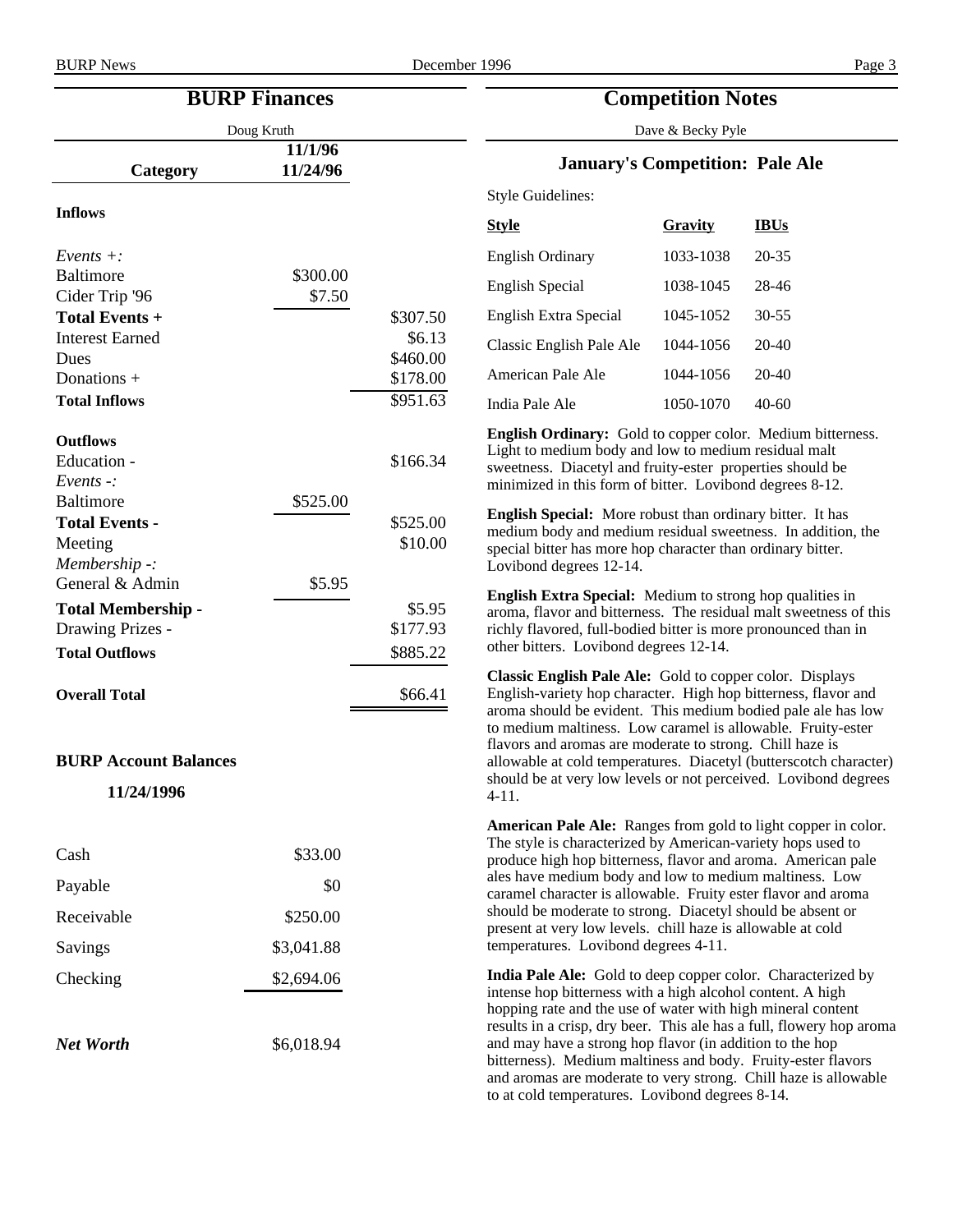#### **\*\*\*Don't forget: December's Competition: Belgian**

Style Guidelines:

| <u>Style</u>           | Gravity   | <b>IBUs</b> |
|------------------------|-----------|-------------|
| Belgian Ales           | 1044-1054 | $20 - 30$   |
| Strong                 | 1062-1120 | $16-30$     |
| Double                 | 1060-1070 | $18 - 25$   |
| Triple                 | 1080-1095 | 18-25       |
| Oud bruin              | 1045-1060 | $15 - 25$   |
| Oud bruin (with fruit) | 1045-1060 | $15 - 25$   |
| Lambic                 | 1044-1056 | $12 - 16$   |
| Gueuze                 | 1044-1056 | $12 - 16$   |
| Fruit                  | 1040-1072 | $15 - 21$   |
| White                  | 1044-1055 | $15 - 22$   |

**Belgian Ales:** Pale to brown. Bitterness, hop flavor and aroma should be noticeable, Low to medium esters. Low malt aroma, toasted malt flavors ok. Medium body. No diacetyl or alcohol flavors. Medium carbonation and easy drinkability.

**Strong Ales:** Pale to dark brown. Low hop bitterness and aroma ok. Medium to high esters. Phenols ok. Medium body. Medium to high carbonation.

**Double:** Dark amber to brown. Sweety malt aroma. Faint hop aroma ok. Medium to full body. Malty plum-like flavors. Medium to high carbonation.

**Triple:** Light to pale. Low esters. Malty and hop aroma ok. Malt sweetness in flavor ok. Medium to full body. High carbonation.

**Oud bruin:** Red to deep copper or brown. Acidic aroma with some fruitiness. Flavor sweet, sour and fruity. Lactic acetic and oak flavors ok. Medium to full body. Medium carbonation.

**Oud bruin (with fruit):** Same as above with additions of raspberries and cherries or other fruit.

#### **Lambic:**

**Gueuze:** No color specifications. Clean sourness. No hop bitterness. High carbonation in Gueuze. Light body. Lactic character predominate in flavor and aroma.

**Fruit:** No color specifications. As above, unusually carbonated. Should be noticeable color from fruit adjunct. Intensely fruit flavored and sourness should be very noticeable.

**White:** Yellow to gold. Cloudy when chilled. Coriander flavor and mild acidity. Wheat and bitter orange peels flavors desirable. Mild hop flavor ok. Medium to high carbonation.

#### **Competition Schedule for the Upcoming Year**

| January   | Pale Ale                              |
|-----------|---------------------------------------|
| February  | Stout                                 |
| March     | Alt                                   |
| April     | <b>Bock</b>                           |
| May       | Pilsner                               |
| June      | Wheat                                 |
| July      | Brown Ale                             |
| August    | Indian Pale Ale                       |
| September | Oktoberfest/Marzen                    |
| October   | Weird Beer                            |
| November  | <b>Belgian</b>                        |
| December  | Holiday Banquet - No competition held |
|           |                                       |

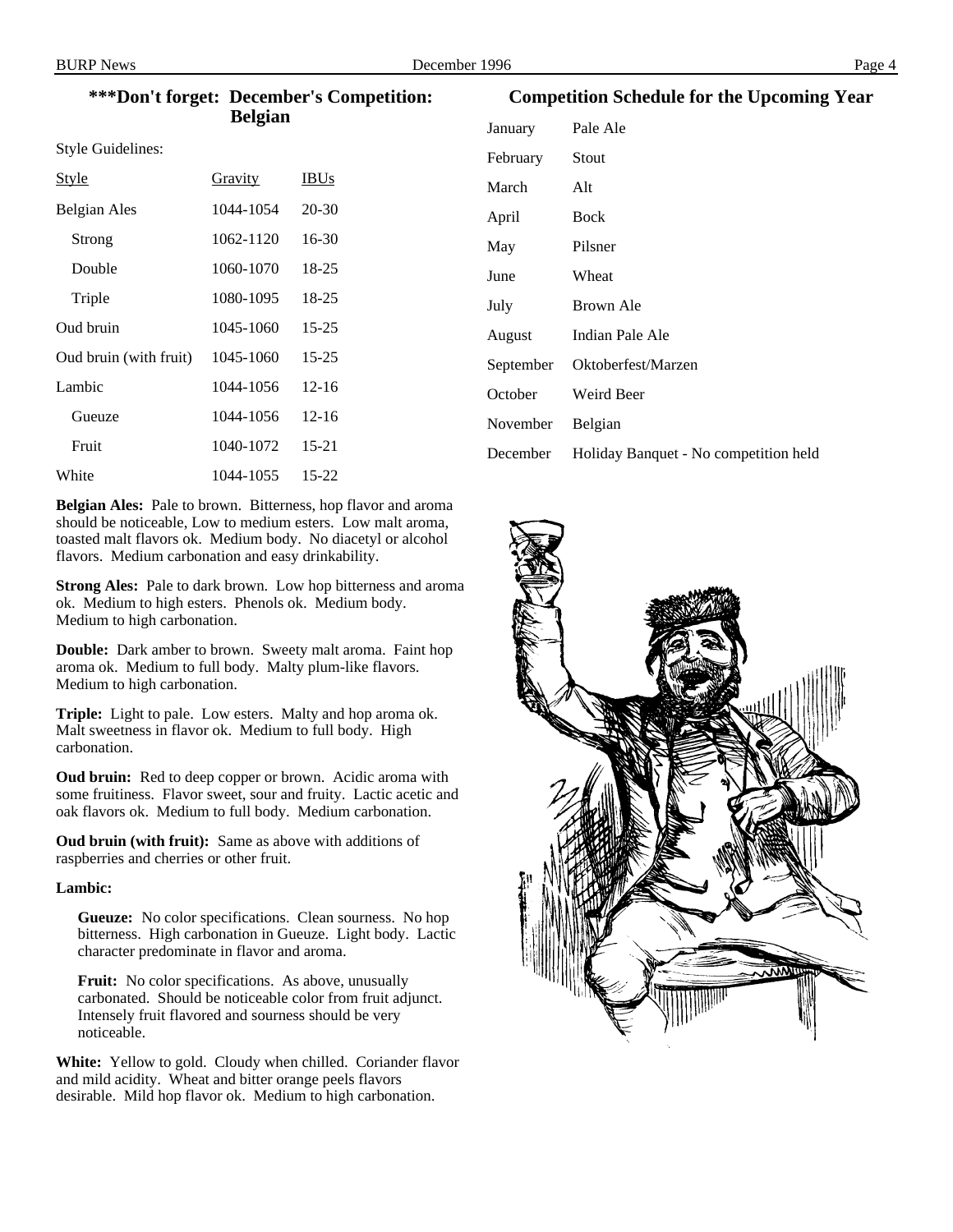# **1996 BURP DC Pub Crawl Recap**

Bret Wortman bret\_wortman@stratus.com

The 1996 BURP DC Pub Crawl was a success. Nearly 30 BURP members and friends converged on Virginia Beverage Company in Old Town Alexandria on Nov. 9 to begin a tour of area brewpubs. All transportation during the crawl occurred on metro trains, so this dictated some obvious omissions to the schedule (Sweetwater Tavern & Dominion were both too far from metro lines to walk).

VBC welcomed the group with open arms. We arrived around noon and were directed to the restaurant's mezzanine which had been set aside for our exclusive use. We were also provided with a dedicated server who did a wonderful job of dealing with the questions and demands of over 25 dedicated beer geeks. Assistant brewer Ed Heid and incoming head brewer Vince Falcone took our group through VBC's brewhouse and talked about the up and down sides of their equipment as well as the brewing process itself.

Some of the favored brews at VBC included the smoked beer (GABF Bronze medal winner) which, fortunately, was available that day. While its smoked character was described as "overdone" by some, my informal and unscientific poll said it was the favorite. Also worth mentioning was VBC's bock, which had some definite high alcoholic characteristics, but was a very clean, polished, drinkable beer.

VBC's food, beers, and hospitality were exemplary, and they provided a fantastic kickoff to our tour. New manager Addison Hall and everyone who were part of making us so welcome deserve a big BURP salute. Thanks also to Kevin Tracy who was extremely cooperative the first time I tried to put this event together unsuccesfully.

Leaving VBC, the group headed into DC to try out Cap City II at Union Station. We had not managed to make any contact with Cap City prior to the day before the crawl, and were told that the brewers would all be off for the day. Our expectation was a quick in and out for a single beer and then on to Bardo.

When we arrived, the wait staff and manager set up a large table for us, brought complimentary pretzels for the group even though we weren't ordering lunches, and Bill Madden, head brewer, showed up at our table to welcome us. He had been in the brewhouse anyway working on changing over a serving tank and so sat down, chatted with the group for a good half hour before taking us on a brewhouse tour in two groups. We were treated to tastes of several Cap City brews right off the fermenters including an oatmeal stout, helles bock, porter, alt, and an English pale ale that should be on tap by the time you read this (the porter will follow shortly thereafter).

Crawlers enjoyed the tart but full character of the harvest ale, the British hop aroma and flavor in the bitter, and the nutty toastiness of the brown ale. Some critics noticed hints of DMS and diacetyl. The harvest ale was an interesting brew, made roughly from equal parts wheat, rye, and oats, flaked barley and some crystal malt with 2-row pale malt as the base.

Bill's brewhouse tour showed some of the potential problems that can happen with a new equipment installation, including fermenter problems and cleaning hassles. I'm sure none will forget the circumcised fermenter. Bill's hospitality helped make the stop more enjoyable than we'd hoped.

We proceeded to Bardo Rodeo, where everyone was eagerly anticipating a taste of Sierra Nevada Celebration Ale. Four pitchers arrived along with a smattering of Bardo beers. Before long, we were offered a tour of the brewhouse, which most of us accepted. One of the largest operations in the area, it also had produced what the group decided were some uncharacteristically clean beers. The Abbey Ale was very fruity and dry but some thought the body a bit thin, while the Buffalo stout had satisfying qualities of both sweet and dry stouts.

We hadn't expected the kind of universal quality we got from the house beers at Bardo, and everyone left feeling that it would have won the award for most-surprising or most-above-expectations.

We then walked down to Blue 'N' Gold, where we'd hoped to arrive around 5 or 6:00 PM. Unfortunately, by 8:00, they'd had to give our tables away. We were directed to the bar to slake any remaining thirst we had by general manager Dennis Gease, who seemed less than thrilled that we were there during dinner rush. As the pub crawl organizer, I should have called Blue -N- Gold and notified them that we would be arriving late. I was remiss in not performing this common courtesy, and for that I offer Dan and everyone at Blue -N- Gold my sincere and heartfelt apologies.

We retired to the bar and were surprised when most of those ordering the cask-conditioned Union Jack sent their orders back for replacement. The beer was so sour and undrinkable that none of us could even begin to judge it critically. We later learned that the keg had been on the pump for 13 days. As I believe BNG uses a cask breather to keep a blanket of CO<sub>2</sub> on their ales and therefore prolong their lives, this is not necessarily too long on the tap. Unfortunately, the beer was also on the warm side, and this, according to local experts, may accelerate a cask ale's deterioration.

We pointed out to the bartender that the beer had definitely turned. He told us that maybe we just didn't understand how cask-conditioned beer is supposed to taste.

Fortunately, Vlad Ponomarev happened to still be standing at the bar and we asked him for a quick brewhouse tour, which he gladly provided. We settled our bar tab and left, not a single one of us happy with the overall experience.

We left BNG and decided to grab a bite to eat at Hard Times. Chili and more Celebration Ale helped turn a potential low ending to a good day into cause for…well…Celebration. They readily accommodated our group and both service and food were outstanding.

Over dinner, it appeared that VBC won everyone's hearts as the favorite brewpub restaurant. Bardo surprised everyone and became our favorite brewpub tavern. We enjoyed the in-depth tour and novel brews at Cap City II as well, while BNG dropped to the bottom of the ranking due to both hospitality and quality problems.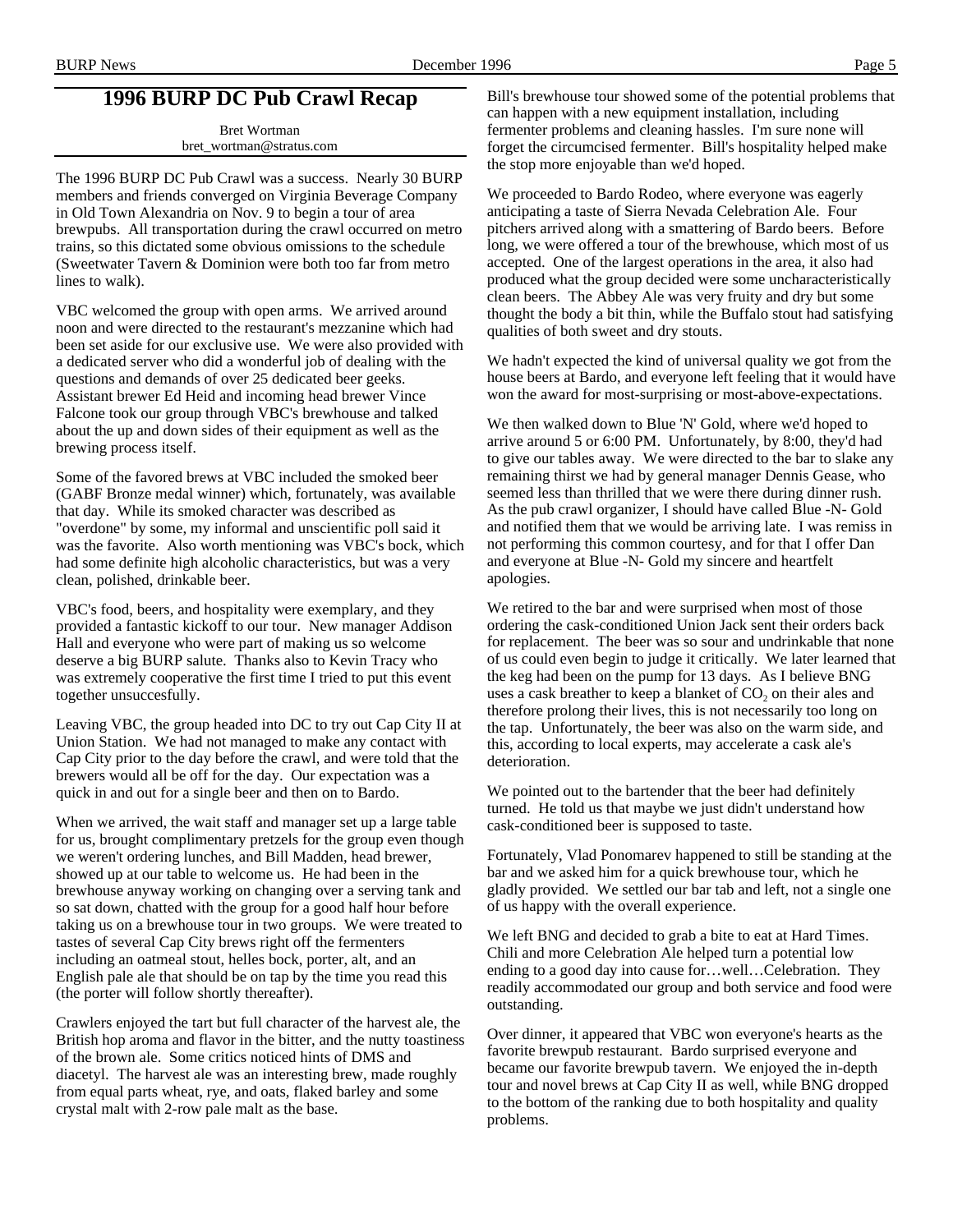In short, the BURP DC Pub Crawl '96 was a roaring success, and those of you who missed it, stay tuned for the Spring Crawl '97. Planning for the spring crawl will begin shortly, anyone interested in helping, contact Bret Wortman at 703-369-0558 or bret\_wortman@stratus.com.

## **BURP Takes Baltimore**

John Dittmann dittmann@primenet.com

On a bright and crisp November 23rd morning a hardy group of BURPsters gathered in the West Falls Church Metro station parking lot. A great odyssey was being prepared - an organized search for Baltimore's best beer. Consumption had already started as the Bus pulled out of the parking lot. Next stop, the Greenbelt Metro station.

Or so we thought.

In fact the next stop was somewhere on the Anacostia Parkway as the closing of the Baltimore-Washington Parkway caused a formidable backup. Luckily the quick thinking crawlers turned this temporary stop into the unofficial first stop of the trip and more malted beverages were served.

We finally reached our exit and wound our way to 495 and the Greenbelt Metro station. There we found the rest of our contingent, shivering in the parking lot. This infusion of fresh crawlers led to more beer being served as the bus moved off on its way to Baltimore.

First stop in Baltimore was the Brimstone Brewing Company on Brewers Hill in the Canton section of town. Located in part of the old National Bohemian brewing plant Brimstone is keeping brewing tradition alive in that part of town. Brimstone is producing ales on a regular basis (Honey Red, Raspberry Porter and Stone Beer) and will release Big Strong Barleywine in the very near future. Several bottles of the barleywine, sans labels, were enjoyed.

Owner/Brewer Marc Tewey, amazed that we were there ready to drink beer at 10 am, led us on a tour of his establishment. After a quick mention of the mash tun and boil kettle Marc described how he made his stone beer and his struggle to find the right stones.

The stones are heated in a half barrel that resembles Swiss cheese with all the holes cut in it, then dropped in the brew kettle. When the hot stones hit the wort sugars are caramelized and coat the stones. Later these stones are added to the conditioning tank where the burnt sugars reintegrate with the beer and add caramel and a slight smoke flavor to the beer. Many stones were turned into sand before Tewey consulted with a geologist and purchased the right kind of rocks. Tewey uses American hops, mostly Cascades, in the Stone Beer. Many six-packs of the Stone Beer, along with some barleywine and other selections, left with us.

Tewey started bottling the Brimstone products in October using a bottling line scavenged from parts found at breweries and soda plants. These pieces were assembled by George Kalwa, a retired G Heilemann employee. Kalwa helped locate parts, its rumored that some of them came illicitly, and assembled them into a working bottling line. Tewey and the other Brimstone workers helped Kalwa and gained an understanding of how the line worked, and more importantly, how to fix it when it broke.

While at the Brimstone Brewery a small group of crawlers went off to explore the shell of the old National Bohemian brewery. The brewery has been mostly gutted but the grain mill and fermentation tanks are still in place in the upper reaches of the building. The tallest part of the building, about seven floors up, where the grain mill is located, also afforded a spectacular view of Fort McHenry and Baltimore.

Second stop was The Brewer's Art, a recently opened restaurant that alas has not gotten their brewery operating yet. Located in Baltimore's first fireproof building Brewer's Art is a first rate restaurant offering dishes such as fig-stuffed quail and wild mushroom lasagna, and a line up of interesting appetizers. We enjoyed the Tapas platter and the Alewife platter of breads, vegetable and cheeses, but unfortunately could not try the garlic fries.

Volker Stewart showed off the building's elegant upstairs bar, parlor and dining rooms, and a basement that is funky with several alcoves for privacy. The ten hectoliter brewing system is located in the back of the dining area with fermenters in the basement. Stewart said he plans to brew Belgian styles with the first batches a Belgian pale ale and a dubbel. Stewart hopes to begin brewing within a couple weeks and hopes to begin serving his products before Christmas. Currently Brewer's Art serves an extensive selection of bottled Belgian beer and a selection of beer on tap that includes Rodenbach Red, Wild Goose Oatmeal Stout and Sierra Nevada Celebration Ale. Many crawlers had the Rodenbach for their first beer at Brewer's Art.



Next stop was the Baltimore Brewing Company where Theo de Groen gave a tour of the automated 17-barrel brewing system. The BBC brews German-style beers using either a step-infusion or single decoction mash. On tap were a Märzen, Dunkles, Pils, Weizen and Weizenbock. A rauchbock was spotted in a lagering tank and should be available soon. It was said that BBC had the most professional-looking brewing set-up we saw on the crawl.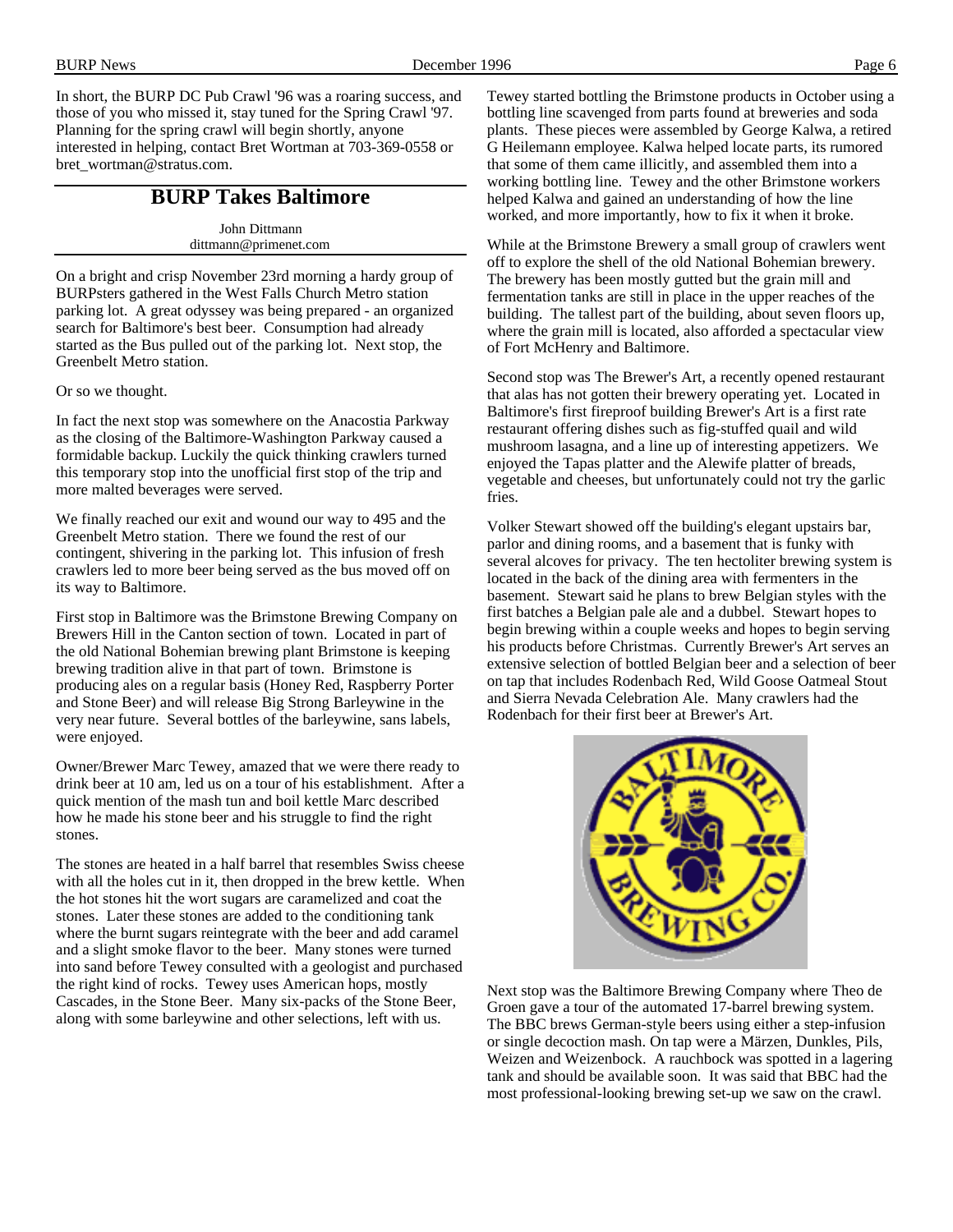

The BBC was our lunch stop where many enjoyed the venison goulash and others enjoyed a burger or mesquite-grilled chicken breast sandwich. When we entered the BBC we found two long tables set up and ready for us. At each place setting was a souvenir pin, a very nice touch. When we returned from our tour of the brewery we found pitchers of BBC beer waiting for us. We pulled ourselves away from the Theo's place and moved on to the Wharf Rat.

Many people chose to enjoy a walk instead of taking the Bus to the Wharf Rat. Some took a direct route walking down Pratt Street, but others took the scenic route along Baltimore's inner harbor. This route took the group by Baltimore's National Aquarium and past a pair of llamas at one corner. Refreshed by this walk in the brisk air the group entered the Wharf Rat ready for some of Oliver's cask-conditioned ales.

We were greeted by a special of three mugs of ale for three dollars. Because of our official crawl status this special was amended to one mug for one dollar. The special draft at the Rat was Oliver's Christmas ale. A spiced ale that was available on both a firkin draft system and regular cask system. Also on tap was a cream ale which turned out to be a misnomer. It was actually a bitter that was served on nitrogen giving the ale a rich, creamy head. Brewer/Owner Bill Oliver said the beer was not selling when he called it a bitter so he changed the name and it has turned into a success. Ah, marketing.

Oliver treated small groups to tours of his operation which is contained in cramped cellar. He said his ales are cellared at 50 degrees and by the time they travel from the cellar to tap they have reached prime serving temperature of 54 degrees. While at the Wharf Rat some crawlers played pool, others watched the football game, some purchased souvenirs, but all enjoyed fine English ales.

We made our way back onto the bus, waiting briefly for a straggler, and wound our way through the streets of the city to Baltimore's smallest and oldest brewpub, Sisson's.

Brewer Jack Callanan gave the group a tour of the brewery where we were all amazed how cramped the system was. The beer at Sisson's is brewed, fermented and conditioned just a short distance from where it is served. On tap was Gunga Din IPA (with a robust 39 IBUs), Old Yeats Irish Red Ale, Raspberry wheat, Edgar Allen Porter, the Marble Golden Ale, and the Stockade Amber Ale, an APA made with 100 percent Cascade hops. Callanan brought out one of the first kegs of Sisson's Christmas Ale for the crawlers. This was an very nicely

balanced beer spiced with cinnamon, ginger, orange and honey. Also on tap was Sisson's own Root Beer for those who had consumed enough beer for the day.

For others there was our last stop of the crawl - The Oxford Brewing Company. Located just south of Baltimore in Linthicum, Oxford was the only brewery we visited outside of the city proper.

Brewer William Bohrer gave us a tour of the 15 barrel brewery and said Oxford produces around 6,000 barrels per year. Brewing at Oxford is a labor-intensive operation, almost the opposite of the situation at the Baltimore Brewing Company. Bohrer described a situation where the brewers had to unload bags of malt from a truck, load it on pallets then store it. When ready to brew they would take down a pallet from the racks, carry the bags to the grain mill, grind it, load it back in the bags and carry it back to the mash tun.

Bohrer said large scale brewing was a learning process and they had to work at it before getting it right. "I had a full head of hair when I started," said the balding brewer.

Four beers were on tap for us; a Raspberry Wheat, IPA, Special Old Bitter and the Santa Class. Santa Class is a seasonal beer that changes style annually. This years version was a cherry porter. It was a very good porter with just a hint of cherry. Other beers receiving good comments were the Raspberry Wheat and the IPA.

As we left Oxford and boarded the bus bound for the DC area many crawlers were seen carrying full cups of Oxford beer onto the bus. This was just the thing to keep us lubricated on the ride home. We made our way safely home to DC, telling tales about the many beers and many adventures that had befallen us on the long day of beer drinking. The general consensus was the Baltimore crawl should be done again.

We said good-bye to the people getting off at the Greenbelt Metro station and continued on to West Falls Church. This was where things started getting dicey when jokes started bouncing around the bus. The last bit of beer was finished, we said goodbye to our bus driver and departed for home, ready for sleep after a long day of drinking and learning about beer.

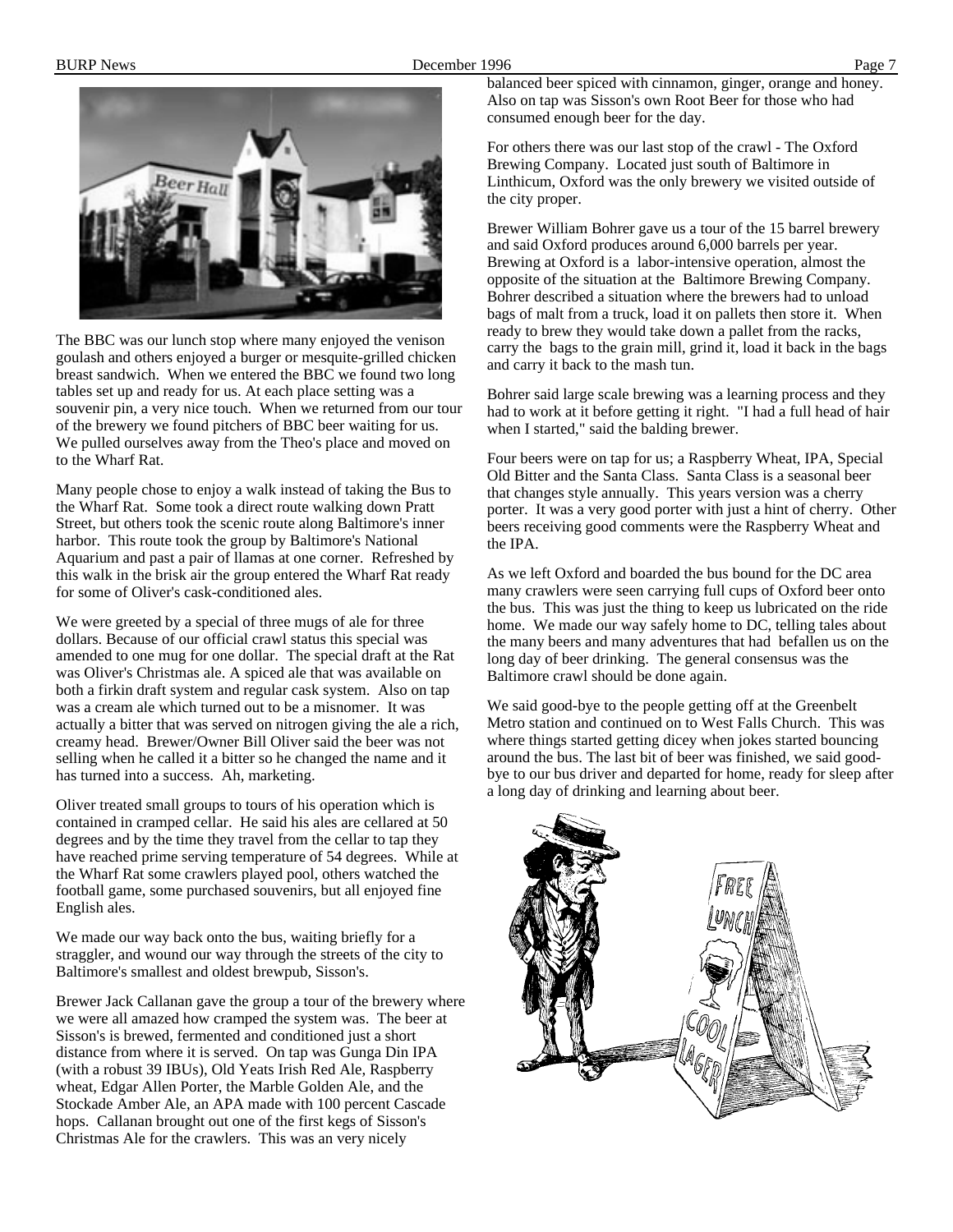## **Andy's European Beer Journal: Poperinge Hop Festival 1996**

Andy Anderson

Every three years, on the third week-end in September, the Flemish town of Poperinge plays host to a huge festival all in honor of the hop. Poperinge is the Belgian hop capital with its 330 ha of hops being 75% of the total Belgian production of hops. The cultivation of hops in Poperinge dates back to the late Middle Ages. Poperinge used to be an important clothproducing center but quarrels with the rival town of Ieper destroyed the cloth trade in Poperinge. The Abbey of Saint-Omer (in France) introduced the hop to the Poperinge soil and by the 15th century, it had become the major crop of Poperinge. In 1409 Count John the Fearless founded the Hop Corporation and Poperinge has been associated with hops ever since.

The Poperinge pageant in honor of the hop dates back to 1956. At that time it was envisaged that the festival would be an annual event. However, by 1960 spiraling costs dictated that the festival would only be held once every three years. To be politically incorrect, the Poperinge Hop Festival is like Mardi Gras in New Orleans, but without the tits and beads. Poperinge is a tiny little town, yet there are in excess of 1200 people, all in different colorful costumes, who perform in the grand parade on Sunday.

I had never heard of this Hop Festival until I attended the Great Belgian Beer Festival last November in Antwerp. Some of the people I met there had mentioned the Festival and recommended that I attend. When I found out it was only a triennial event, I just had to go this year. About six months ago I checked with a contact in Brussels about this Festival. At that time he told me that all the hotels in Poperinge were already completely booked. That really made me want to attend! I ended up staying all the way over in Ghent and taking the train to Poperinge, but it was worth it.

The Festival is a three day event, but it is Sunday, the final day, which is the really big day. Friday has brass bands playing in the evening and Saturday evening sees the election of the Hop Queen (Yes, the Hop Queen) but Sunday is when everything happens.

I started my Sunday by going to the Hop Museum where for BFr 100 you get a tour, see a film of hop pickers from days- gone-by, and get a glass of Hommel Bier. For those of you who may not have had a Hommel before, the beer is made in Poperinge and is, not surprisingly, one of the hoppiest Belgian ales you can find. No, you won't mistake it for a Sierra Nevada Celebration, but it is quite hoppy for a Belgian ale. Anyway, I found myself standing in line for a tour of the Hop Museum. The tours were offered in two languages: Flemish (Dutch) and French. The queue for the Flemish-language tours moved much faster because being in Flanders, the people don't cater much to the Walloonians and their French. But silly me remembered that I had studied French back in High School, so I just HAD to wait for the French tour. When I finally got the tour, I remembered that I don't speak French, started wandering around on my own, and eventually came out for my Hommel Bier.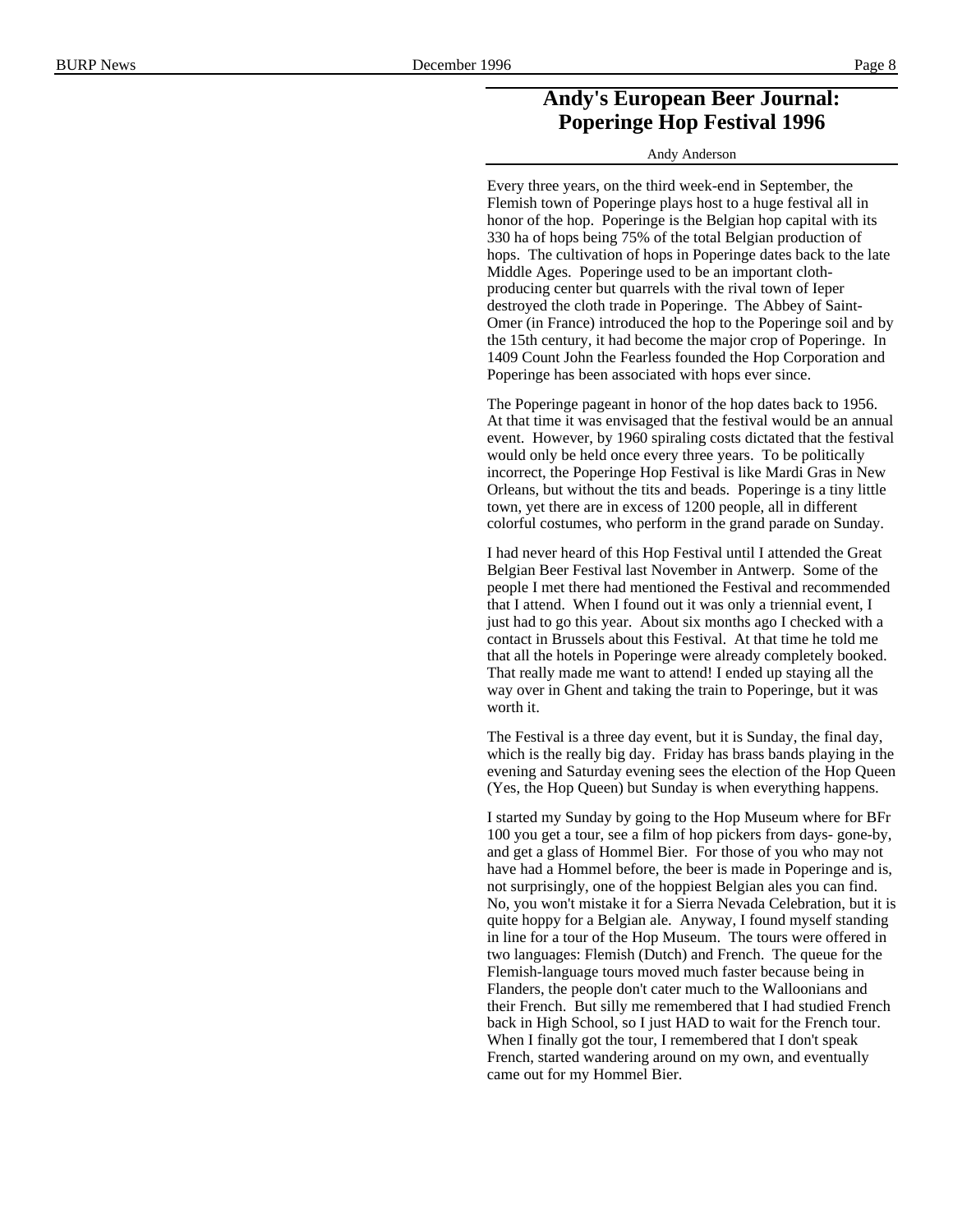Next, I moved on to the Grote Markt for a few beers. This is the main square in the town and it had several cafes facing onto the square. It was a lovely, sunny day, so I sat outside and had a few beers (Deconinck, Brugse Tripel, Hommel Bier, and Duchesse de Bourgogne for those of you who wonder if I take notes.) Anyway, it turns out that my choice of cafes was quite propitious. The outside seating of the cafe was adjacent to a fenced-off area about 50' by 100ft in size with rows of hop vines on trellises. I thought they were just part of the general decorations of the town, as almost every shop had hops hanging from the doors and awnings. But at 2 PM a group of about 20 people, dressed in the hop-pickers' traditional costumes, arrived via horse-drawn carts. They then proceeded to take up seats inside the "hop field" and then lowered each hop vine individually and picked them clean over the next hour. Very illuminating, but I could see the real advantage once the mechanized hop-picker was invented.

I remained at my cafe table to see what would happen next. Then at around 3 PM the main parade began. This parade is the highlight of the whole Hop Festival, and my cafe table was right next to the parade route. (You see, there is an advantage to just sitting, drinking your beer, and allowing the world to come to you.) There were 41 different groups who performed in the parade. These ranged from brass bands, to children in costumes portraying flea-beetles and caterpillars, to the royal procession of the Hop Queen. There was even one parade group there representing Native American Indians from the state of Washington. Included in these 41 groups were 12 different floats illustrating different themes of the life cycle of the hop. I could see why the festival was only held triennially. This is a lot of effort for such a small town.

The parade lasted for about two hours. Once it ended, the crowd split up in two directions. The townspeople and other locals all went to a huge community center for a sit-down dinner and drinks. All the other guests went off to the marquee for their own beer festival. The marquee basically resembled a scaleddown Munchen Oktoberfest tent. While the marquee might not hold the 5000 of a Spaten tent, it did look like it could hold a thousand or so. However, your intrepid reporter went to the locals' dinner. Unfortunately, I was not granted access after the doorman's Flemish left me completely confused. I was then directed (in English) to the marquee.

(Uh-oh, here is where I get into trouble as I step onto my soapbox and begin to preach.) I went into the marquee and had two beers before catching a train back to Ghent. I would have been quite willing to stay longer, but for the choice of beer. There was only one beer you could buy in the marquee and that was Jupiler. For those of you not familiar with Jupiler, this experience would be analogous to going to the GABF in Denver and then drinking Bud all night. Jupiler is a mass-produced lager which is also one of the best selling beers in Belgium. Anheuser-Busch may be right: appealing to the least common denominator is paramount to success. OK, OK, no more preaching. So anyway, I took the train back to Ghent and visited a few of the good Belgian beer bars where I was able to finish the night off with a Bos Keun, an Abbay de Bonne- Esperance, and a Kasteel which washed the taste of Jupiler off my lips.

Jupiler comments aside, the Poperinge Hop Festival was an enjoyable experience. It is not so much a beer festival but rather the celebration of the hop itself. Watching an entire town celebrating this one plant was an inspiring event. For those of you who really like to plan ahead, the next Hop Festival will be held in Poperinge on September 19, 1999.

And now for a personal note. This may be the final column for "Andy's European Beer Journal". By the time you read this, I should already have moved back to Washington, DC. I am presently scheduled to return on 6 December. I have thoroughly enjoyed living in England for these past two years. It has been an extremely rewarding experience. I have also enjoyed writing this column for BURP. Hopefully, some of what I've written has proven useful or informative to those back in the States. I have enough notes to write a few more columns, but I don't how appropriate that would be once my address becomes "Alexandria, VA" and not "Bath, England". In any event, I must leave you now in pursuit of a few last pints of research.

Cheers!

## **BURP Appears in New Publication - "Finding Fun & Friends in Washington"**

BURP is one of many organizations highlighted in the new 3rd edition of *Finding Fun & Friends in Washington - An Uncommon Guide to Common Interests*. The book, published by **Piccolo Press** in Alexandria, VA, contains listings for over 1,000 clubs, organizations, and classes available to DC-area residents.

The philosophy behind the book is to help residents find activities and programs of interest to them while building a network of new friends with similar interests. BURP certainly subscribes to this philosophy and is happy to be represented in the book's "Culinary" chapter.

BURP members who would like to purchase the book are offered a 30% discount by the publisher. To order a copy, simply send a check or money order for \$10.50 (regular price \$14.95) to **Piccolo Press**, 901 King Street, Suite 102, Alexandria, VA 22314. You can also contact them at **703-519-0376** or via e-mail to **piccoloprs@aol.com**.

The company also offers a 30% discount on its other book*, Raising Your Child in Washington - A Guide for the Growing Years*, which is designed to help parents find the best doctors, schools, family activities, classes, and childcare options in the DC area. The price is \$11.00 (regular price \$15.95). The company will be happy to provide further details and a brochure on either publication.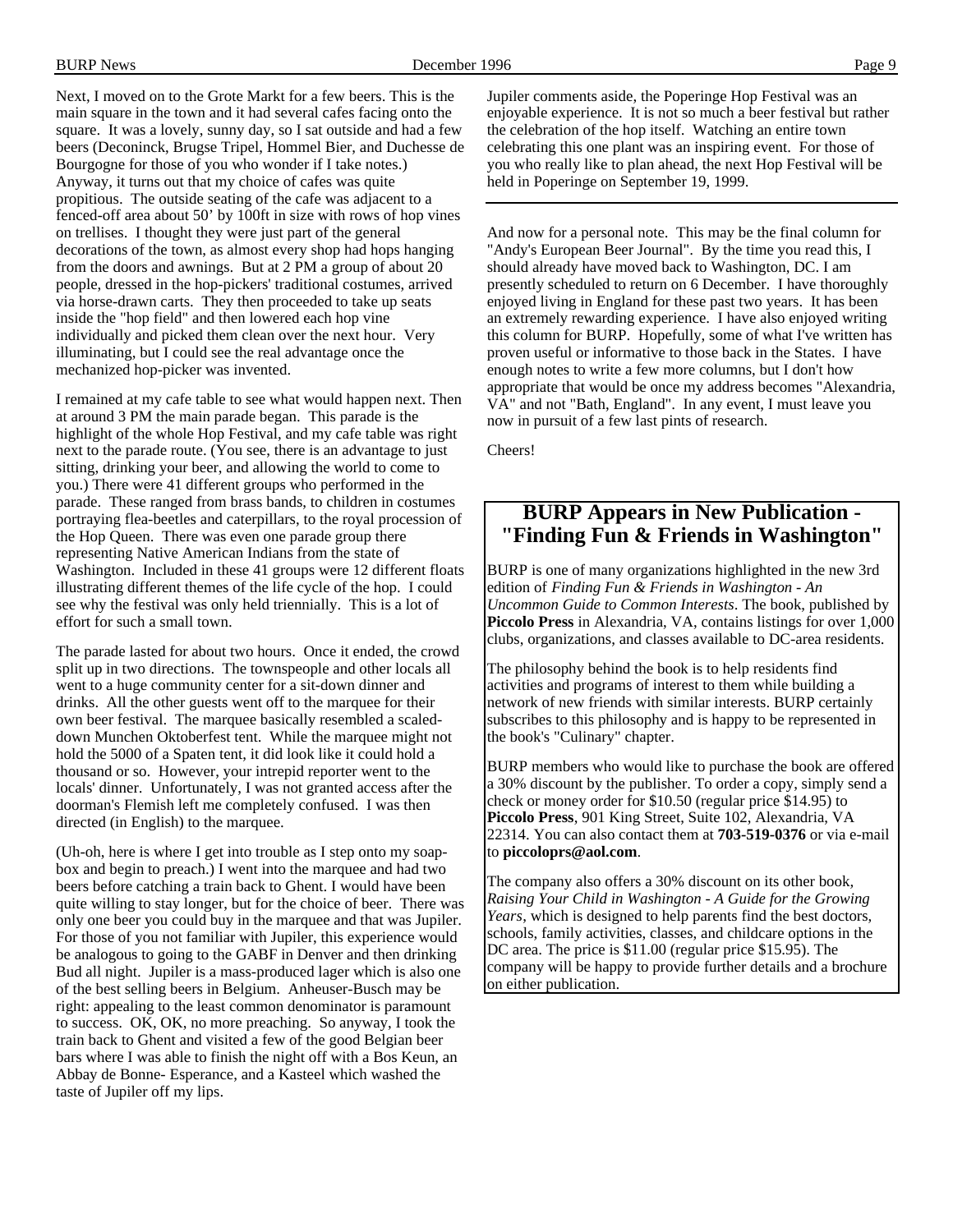# **MJ & BURP @ NGS = SRO**

#### Jim Tyndall

On November 20<sup>th</sup>, Michael Jackson presented a lecture and beer tasting at the headquarters of the National Geographic Society to a sold out audience of 400 thirsty beer drinkers. After the lecture, which was held in the Society's auditorium, everyone adjourned to the cafeteria for the tasting session.

Fourteen of BURP's finest members volunteered to help serve the beers, which were provided by Maurice Coja of the Brickskeller. With bottle openers at the ready, and six-pack holders in hand, each BURPer delivered nine different beers on cue from Michael to their designated tables in mere seconds. These dedicated volunteers also helped empty the extra bottles that accidentally got opened and did a fantastic job of cleaning up after the event. BURP got a nice round of applause from the audience for their efforts in serving the sample beers, and many other compliments from the Society's Lecture staff and Director of Food Services.

My thanks to: Tim and Dot Artz, Bill Ridgely, Wendy Aaronson, Doug and Lynn Kruth, Scott Bickham, Polly Goldman, Jim Busch, Liz Pitts, Dan Brown, Klaus Heimburg, Jeff Brown (a long-time friend, co-worker, brewer and BURP's newest member), and Larry Koch (to whom I apologize for the mix up in parking) for helping to make Michael Jackson's lecture and tasting a terrific success.

|                           | <b>BURP Officers</b>                |                                          |
|---------------------------|-------------------------------------|------------------------------------------|
| Office                    | <b>Officer</b>                      | Phone                                    |
| Fearless Leader           | Larry Koch                          | $(301)$ 587-5293 H                       |
| Minister of<br>Education  | Wendy Aaronson                      | $(301)$ 762-6523 H<br>$(301)$ 594-5649 W |
| Ministers of<br>Culture   | Becky & Dave Pyle                   | $(703)$ 273-2108 H                       |
| Ministers of Truth        | <b>Bruce Feist</b><br>Polly Goldman | $(703)$ 370-9509 H                       |
| Minister of<br>Propaganda | <b>Bill Ridgely</b>                 | (703) 971-5744 H<br>$(301)$ 827-1391 W   |
| Minister of Finance       | Doug Kruth                          | (703) 671-0857 H                         |
| Libeerian                 | <b>Bob Cooke</b>                    | (703) 451-1540 H                         |

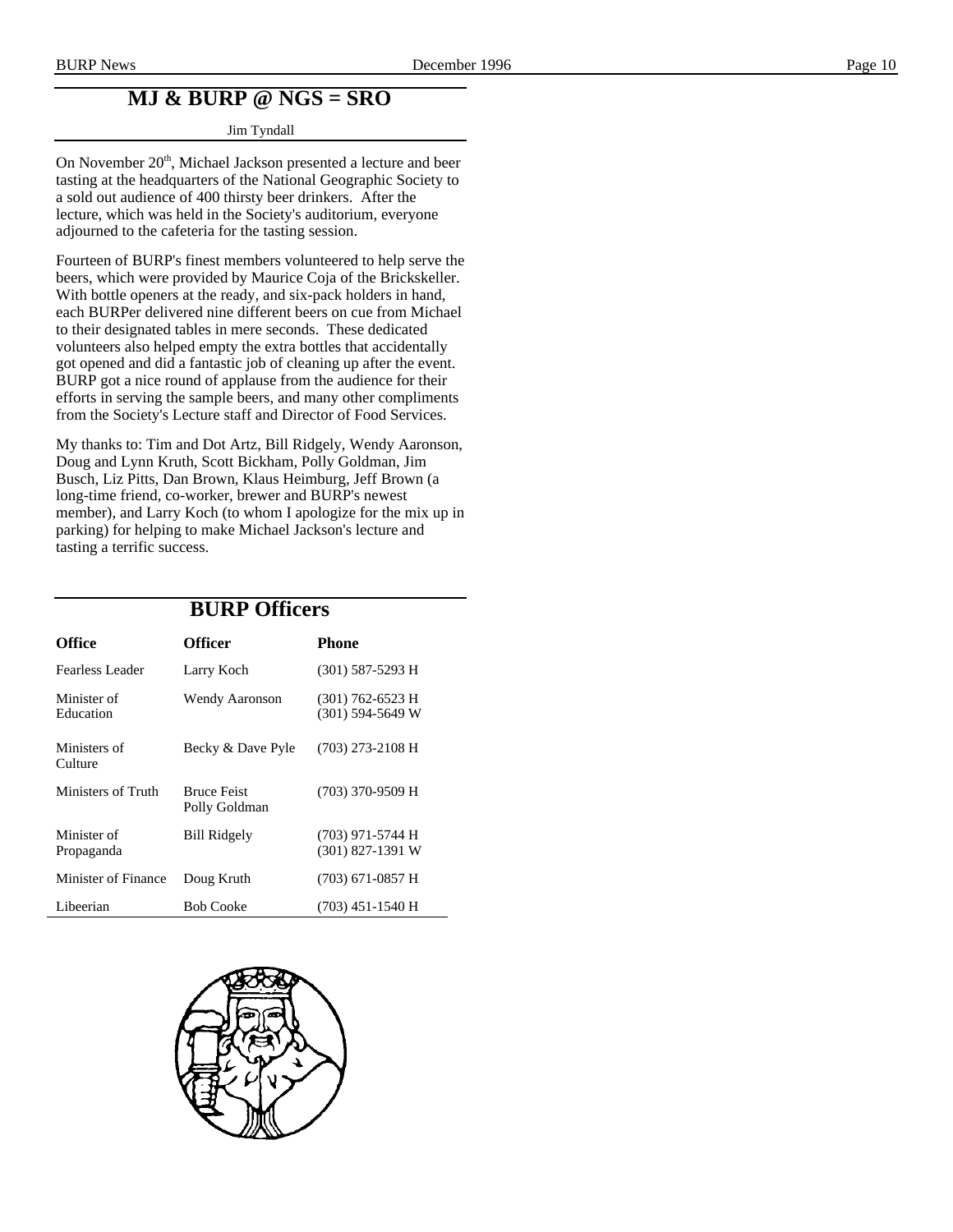## **Tasty Travels Goes to Bruce and Polly's Basement**

Jonathan Feist jonfeist@mnsinc.com

Delano DuGarm has referred to my brother and sister-in-law as "beer survivalists." Indeed, their extensive collection is a source of great family pride. It occurred to me, when Bruce asked me to take care of their birds while he and Polly were off bushwhacking their way through a Peruvian rain forest, how the closest places to our homes are often overlooked, when we seek diversions. For example, in the nine years I lived in Boston, I visited the fantastic Museum of Fine Arts only four or five times. Similarly, in those dark months I spent locked in Bruce and Polly's basement, I somehow overlooked the wonderful storehouse of fine beers that had been so easily within my reach.

This week of bird-sitting gave me a perfect opportunity to revisit my old stomping grounds, and to finally do justice to the rich resources which I had neglected when their address was also my own. Through the eyes of a tourist, I was finally able to experience and appreciate the diverse, vibrant character of a unique watering hole.

Before beginning my acount, I must make a final comment. There has been some negative feedback regarding my previous articles, criticizing their lack of technical information. While I reiterate that my relationship with beer is relatively informal, in an attempt to placate any riotous crowds that may be forming, I have herein included some technical tips regarding infectioncontrol. Hopefully, this travel-log will appeal to a wider readership than have my previous submissions.

The vibrant, bustling atmosphere of Bruce and Polly's basement is a unique place on the planet, to be sure. The fantastic array of computers here is reminiscent of the starship Enterprise's bridge, similarly humming and beeping incoherently, taking up most of the available table space (though there is always enough exposed surface area to park a foaming pint). To ignore the dozens of cameras, hundreds of partially dissected computer components and thousands of comic books would be to be woefully incomplete in my description, as would it be to omit the rustic cobwebs and colorful piles of laundry at various stages of the process. Finally, the part of the basement dedicated to brewing would inspire — if not intimidate — the most sophisticated of tasty travelers. Two large chest freezers, modified to maintain perfect beer-storage temperatures, rest side by side like two vampiric coffins. Various carboys gurgle merrily alongside a collection of kegs containing their yeast-brethren's projects, the group occasionally infiltrated by a zymurgic imposter of homecrafted soda.

Variety is the name of the game here, and throughout the week I did my best to sample as many of the brews as possible. I counted over forty different varieties of bottled beer, and at least seven on tap, representing breweries from all over the world.

My tasting began with a bottle of Celis White, which I have always liked (though I generally gravitate towards darker styles). I could only find a few bottles of this, which perhaps needed extra-special storage requirements as they were kept in a sealed carton marked "Poison" in what was indubitably Polly's handwriting. I also should remark that this chest freezer was remarkably difficult to open. The lock seemed to have somehow engaged itself, perhaps as a result of the modification to the thermostat, and the key was nowhere to be found (if it wasn't for the easy access of a drill and crowbar at the nearby workbench, I probably wouldn't have been able to get in at all). These special precautions were successful, I am pleased to report, and the Celis was in perfect condition.

After polishing off the Celis, and a couple bottles of Dominion's "Millenium," I decided to try some of the imported beer stored in the same freezer. I should have kept better notes on these than I did (I admit to losing most in a drunken stupor), However, I suspect that many of the imports will no longer be stocked after I report some apparent storage problems. In this section, I found several varieties from Belgium, which I have always heard were very good and wanted to try. The names were all "something-orother Kriek." Unfortunately, all seven bottles I tested were similarly infected. I'm not up on my terminology for describing the specific infections that cause very sour, almost citrus tastes, but all seven bottles I sampled were similarly flawed, sadly, to the point where they barely recognizable as being beer.

Now, my assignment had been to keep an eye on the house and take care of any emergencies that may arise, so I went right to work. The first thing I did, upon discovering the infection was to pour any bottle marked as being "Belgian" down the laundry sink and hopefully prevent further spread. Most importantly, however, I wanted to try to save all the homebrews that were in process. Because the carboys were open, it seemed that these were highly at risk of contamination, as did their closelyneighboring kegs. I had remembered reading somewhere that bleach solutions were a good way to control infections, and therefore poured a quarter cup of Clorox into each active carboy and keg, hopefully halting any pesky bacteria in their tracks.

I was similarly concerned about the other bottles in the chest with the Belgians, which mostly consisted of Dominion, Potomac, and Sierra Nevada products, as well as a few unpronounceable Germans. Luckily, there was a bottle-capper close at hand. I wasn't sure how much bleach was appropriate for bottle-sized quantities, and therefore decided on a second method for controlling infections I remembered from my backpacking days: heat. I uncapped each bottle so that they wouldn't explode, immersed them in boiling water for ten minutes or so, and then recapped them. Unfortunately, the labels got a bit mixed up in the process, as they all came loose in the soup pot. But at least the infections were finally controlled.

Only a few days remained in which I could avail myself of the remaining beers, and turned my focus towards the other freezer, which I hoped was safe from infection. Thankfully, all were very good. I also wanted to test consistency between the various bottles, though the hundred-plus bottles were much more than I could comfortably get through in a week. Therefore, with the continuing assistance of the bottle capper, I was able to test a small amount from each. I am pleased to report that consistency in this refrigerator was, in fact, just fine, from bottle to bottle.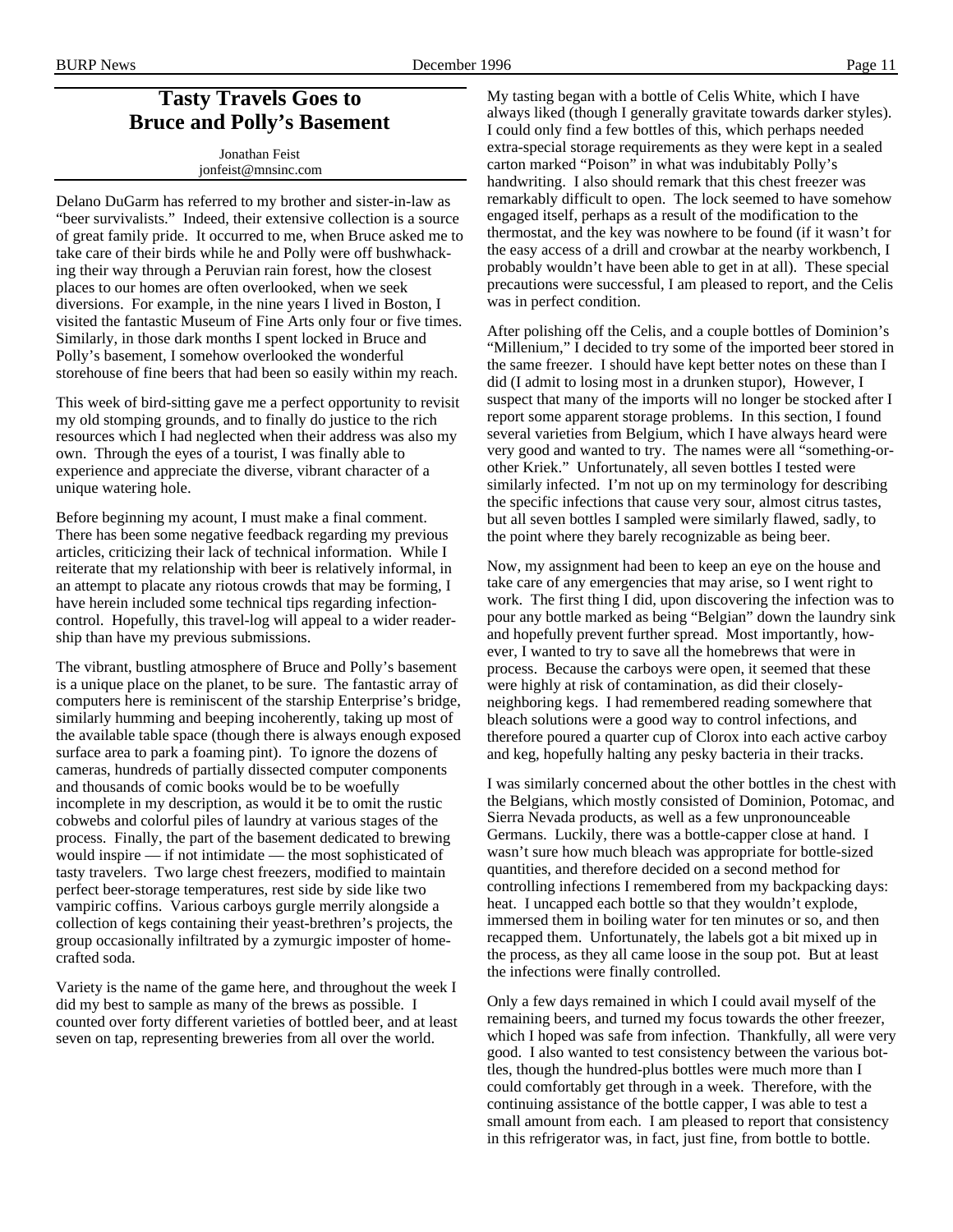Despite the problems with the Belgians mentioned above, I think that Bruce and Polly's basement is a very good place to stop in for a couple brews. The variety there forms a magnificent rainbow of styles. The kitchen upstairs usually has a tasty assortment of left-overs, the atmosphere is always an inspiration, and the prices certainly can't be beat. So, if you're in the neighborhood and are looking for a satisfying pint, I heartily recommend that you stop by.

## **Internet Humor**

Passed on by Bart Brazier <brazier@wsu.edu>

An Irishman walks into a bar in Dublin, orders three pints of Guinness and sits in the back of the room, drinking a sip out of each one in turn. When he finishes them, he comes back to the bar and orders three more.

The bartender asks him, "You know, a pint goes flat after I draw it; it would taste better if you bought one at a time."

The Irishman replies, "Well, you see, I have two brothers. One is in America, the other in Australia, and I'm here in Dublin. When we all left home, we promised that we'd drink this way to remember the days when we drank together."

The bartender admits that this is a nice custom, and leaves it there.

The Irishman becomes a regular in the bar, and always drinks the same way: He orders three pints and drinks them in turn.

One day, he comes in and orders two pints. All the other regulars notice and fall silent.

When he comes back to the bar for the second round, the bartender says, "I don't want to intrude on your grief, but I wanted to offer my condolences on your great loss."

The Irishman looks confused for a moment, then a light dawns in his eye and he laughs. "Oh, no," he, says, "everyone's fine. I've just quit drinking."

## **Letters to the Editor**

From: Lynn Ashley <73744.3234@CompuServe.COM> Subject: Web Minister - New BURP office???

Bruce:

You outlined the upcoming annual BURP election in the November 1996 BURP News. I noticed that the Minister of Truth "May run the BURP home page on the world wide web."

I have a suggestion. If a new office, such as 'Minister of the Web' was created, whose only job was to run the BURP home page, then I'd like to run for that office.

I believe that splitting the office makes sense since it is obvious that the newsletter is probably the biggest single task in BURP. Heaping the web site on the back of the Minister of Truth means that if time is ever short (as it seem to be for so many of us) then the less critical web site will lose out.

I haven't seen any update of other activity on the BURP home page over the last year. The last item covered was the May 1995 SoFB. Haven't talked to Rick Garvin about it but it would appear that he may be too busy to keep up with it.

*<campaign statement deleted - BF>*

Thanks,

Lynn

*Thanks for the suggestion, Lynn. I agree that it is a good idea to have a separate Web officer; although the nature of the work is similar to that done by the Newsletter Editor, the volume is too high. A well-designed, current web page would be a good way for us to get our message out to a wider audience, at a very low price; it would allow us to do a better job of publicizing our major competitions, and passing information on to the public. Next issue we will publish campaign statements by all candidates who submit them; I will include the rest of your message then. I believe that other members of our club are interested in serving as Web Minister as well.*

*BF*

From: Donald Lief <dwlief@teleport.com>

Hi Bruce! Mike Horkan passed on the last Burp News when he was out here in Portland. Quick comments on Griffin's article:

When in Kalama (Hart/Pyramid) he ignored the delightful Apricot Ale which is a real winner even among non-admirers of fruit ales. See a recent Barleycorn tasting results on peach and apricots.

They are now producing a hefeweizen with authentic German yeast that's not to be found in the hugely popular Widmer product.

Although I'm not a chauvinist for Oregon, I have to note that Greg when in Kalama was a lot closer to our amazing array of product than to Yakima where Grant's is really the only class act. I suspect the Griffins really wanted to get over to that part of Washington, but if they went primarily for the beer I am sorry they didn't venture an hour south of Kalama instead.

Thank goodness they got to taste Rogue Red (dry-hopped). Brewer John Maier is a wonder, constantly trying new limitedrun things, some of which take off, like Younger's ESB which began as the house ale at my neighborhood pub, The Horse Brass. Halloween last night at the Brass found Rogue's Brutal Ale to be exceptional!

Anyway, I enjoyed Greg's reaction to places and the beers; Big Time is a favorite.

Keep up the fine work.

*Thanks for the information and the compliment!*

*BF*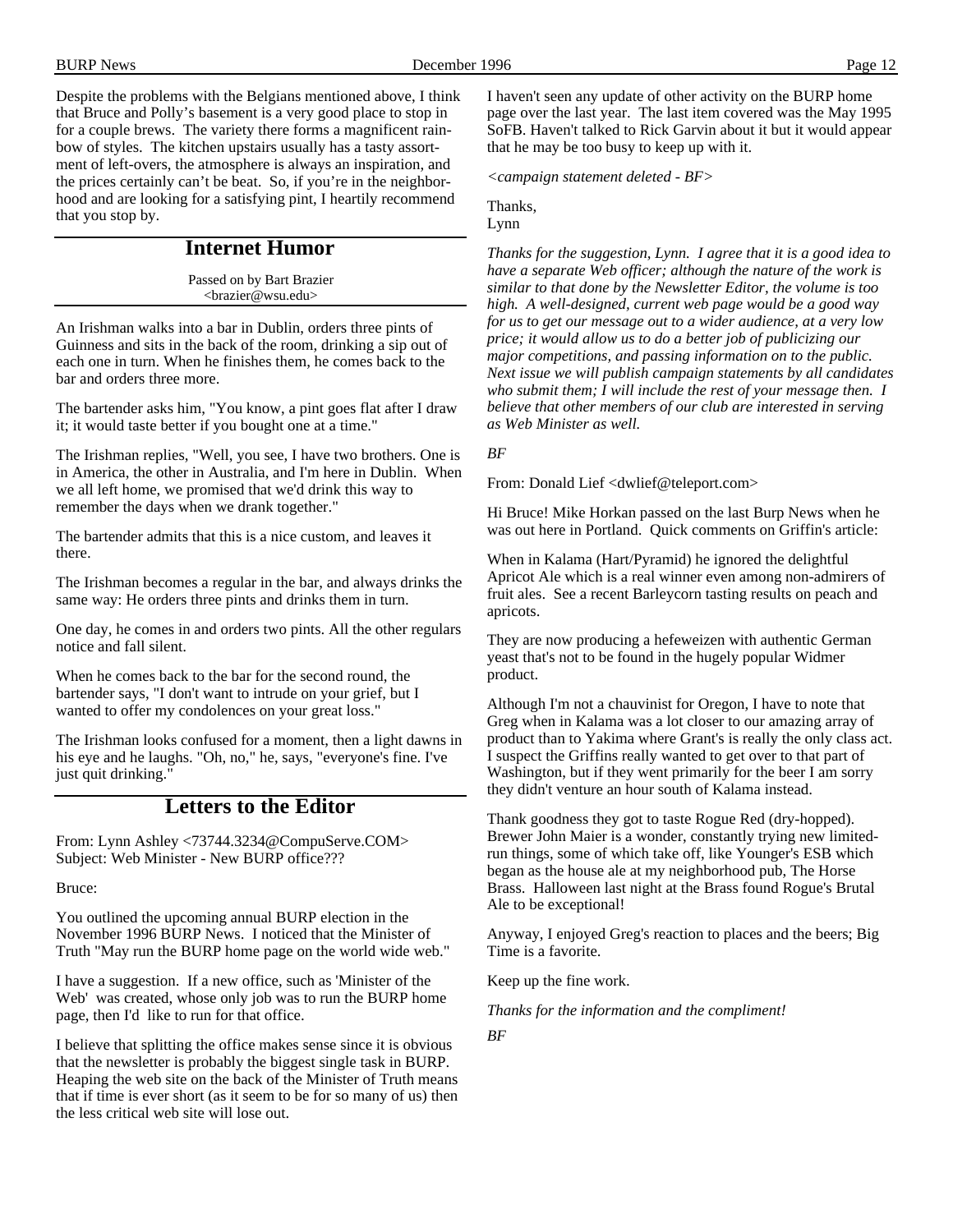## **BURP at the GBBF**

Tom Cannon

It takes 12 hours, almost exactly, to get from the Dominion Beer bar at the Dulles Mid-Field terminal to the Pultney Arms, Andy Anderson's local, in Bath, England. This is by the most direct means of transportation, and was tested by the crack BURP beer drinking team of Larry and Trish Koch, Mark and Barb Stevens, and Colleen and myself. Our purpose on this trip was to assess the cultural importance of the Great British Beer Festival (GBBF) and evaluate the quality of beer available at the festival and in England in general. Bath was only our first stop.

Bath is a Georgian city on the Avon river about 120 miles southwest of London. As dedicated newsletter readers know, it has been the home of BURP member Andy Anderson for nearly 2 years. We decided to take advantage of free accommodation and acclimate ourselves to the time zone and the warm flat stuff known as British Real Ale.

Of course, you can't start a good beer hunt without visiting a brewery. Fortunately, Mark Stevens paid attention and took notes (See the October Newsletter) but if you want a detailed assessment of the Ushers's fermentation room, ask Barb for her impressions.

Friday in Bath started with a civilized country pub lunch at the Hop Pole (Steak and Kidney Pie, Chicken and Mushroom Pie, Buttcombe Bitter) and finished with Cheese on Toast, Belgian Beer and single malt Scotch at Andy's house. In between was the Bath pub crawl featuring 6 pubs and pints of beer such as Courage Best, Moreland's Old Speckled Hen, Smiles Summer Bitter, and Bass Ale from the cask. Unfortunately, a tasting of Andy's extensive single malt selection wiped any details of the pub crawl from our collective memories. The rest of the Bath portion of the trip remains a series of blurry events including Roman Baths, Cask Conditioned Weizen Bock and weird British animal games (ask Larry about his gorilla). Sunday morning we were off to London.

After checking in to our luxury accommodations in the dormitories at University College London (UCL) in Camden Town, we made our way via the tube to The White Horse on Parsons Green. The White Horse is known for the quality of their Real Ale which is a direct result of the cellar management skills of their Master Cellarman Mark Dorber. We were able to hook up with friends from the Chicago Beer Society, Steve Hamburg and Ray Daniels and they helped arrange a tour of the White Horse's Cellar. The tour featured tastings of some of the past champion beers of Britain which were at the White Horse that week in conjunction with the GBBF. Of special note was Timothy Taylor Landlord and Cottage Brewery's Norman Conquest, last years GBBF Champion Beer. Mark also told us of the White Horse's effort to get Adnams ESB on as a regular beer at the pub which effectively saved the beer which went on to become Champion Beer in 1992. Our next stop was the Dove in Hammersmith, a pub on the river Thames with exceptionally served Fullers beers, where we met up with more friends and finished the evening.

Monday was a tourist day for most of the group, but Colleen, Andy and I managed to do some pub crawling and discovered the Bishop's Brewery in Southwark. This very small, two barrel brewery was chosen to brew the GBBF festival beer, Eros Ale, a hoppy, rich, relatively strong brew. We were also directed by the owner and brewer, Andrew Bishop, to a nearby pub to try their variety of beers. We finished the evening with a pub crawl in and around the City of London.

Tuesday started with the threat of rain, but was further darkened by the arrival of Keith Chamberlain (just kidding, Keith). We met him at the Young's Brewery Tap and went in to tour the brewery. Again, Mark's eye for detail provided a good description of the tour in Octobers newsletter. We spent a short period of time at the Young's tasting room because the GBBF began that afternoon.

For the past 6 years, the GBBF has been held at Olympia in West London. The building itself was built in the 1930's to hangar dirigibles and served very well as a place to hold a festival the size of the GBBF. With 310 Real Ales available plus 180 foreign beers and 40 ciders and perries, we spent the first evening wandering the hall, trying whatever looked interesting. I decided on a strategy of starting each session with a few half pints of Mild to get me going and then working my way through Bitters, Best Bitters and Strong Ales. Mark, on the other hand went in thirsty for Strong Ales. Notables from our first night at the festival were the beers from Brain's in Wales and the Hop Back brewery including their pale, potent Summer Lightning. On the first night the crowds were reasonable and we were looking forward to our first full day at the festival.

On Wednesday morning, we were faced with a London Tube strike. We managed to make our way to the festival by bus (very crowded, lots of traffic) and when the festival opened, we found the trip was worth it. Most Londoners preferred not to try to make their way there on the day of the strike, so the entire hall was nearly deserted. What a day for drinking! All BURPers present, proudly wearing their BURP T-shirts (except for the First Lady who chose to make her own fashion statement). Andy was working one of the beer stations as a CAMRA volunteer. We were able to find out the winners of the 1996 festival and do our own pretentious judging of the winning beers (put 3 or more BJCP judges together and this kind of thing is inevitable). Of particular note that day were the winning ordinary bitters including the 1996 Champion Beer of Britain Woodfordes Wherry. Very pale, with lovely hop balance, it was crisp and exceptionally refreshing. It became a standard beer to try every morning of the festival while it lasted. Also of note were some of the other ribbon winners, especially Caledonian's Deuchars IPA, and Brain's SA Best Bitter. We were also able to catch up with Steve Hamburg and Ray Daniels again before they took off for a trip up to Burton and chatted with Mark Dorber from the White Horse who was in charge of the cooling system for the beers at the festival. Last year was a disaster for the beers in that the festival was held during a rare London heat wave and the 90+ degrees F temperatures and inadequate cooling spoiled many of the beers before the festival's end. This year they tried an experimental method of cooling the beer with copper coils and it worked well. I noticed no significant degradation of the beer during the four days we were there. All in all, Wednesday at the GBBF was a delight and by far our best day of the trip.

On Wednesday and Thursday the festival was open from 11:30 to 3:00 and then from 5:00 to 10:30. Afternoon sessions were